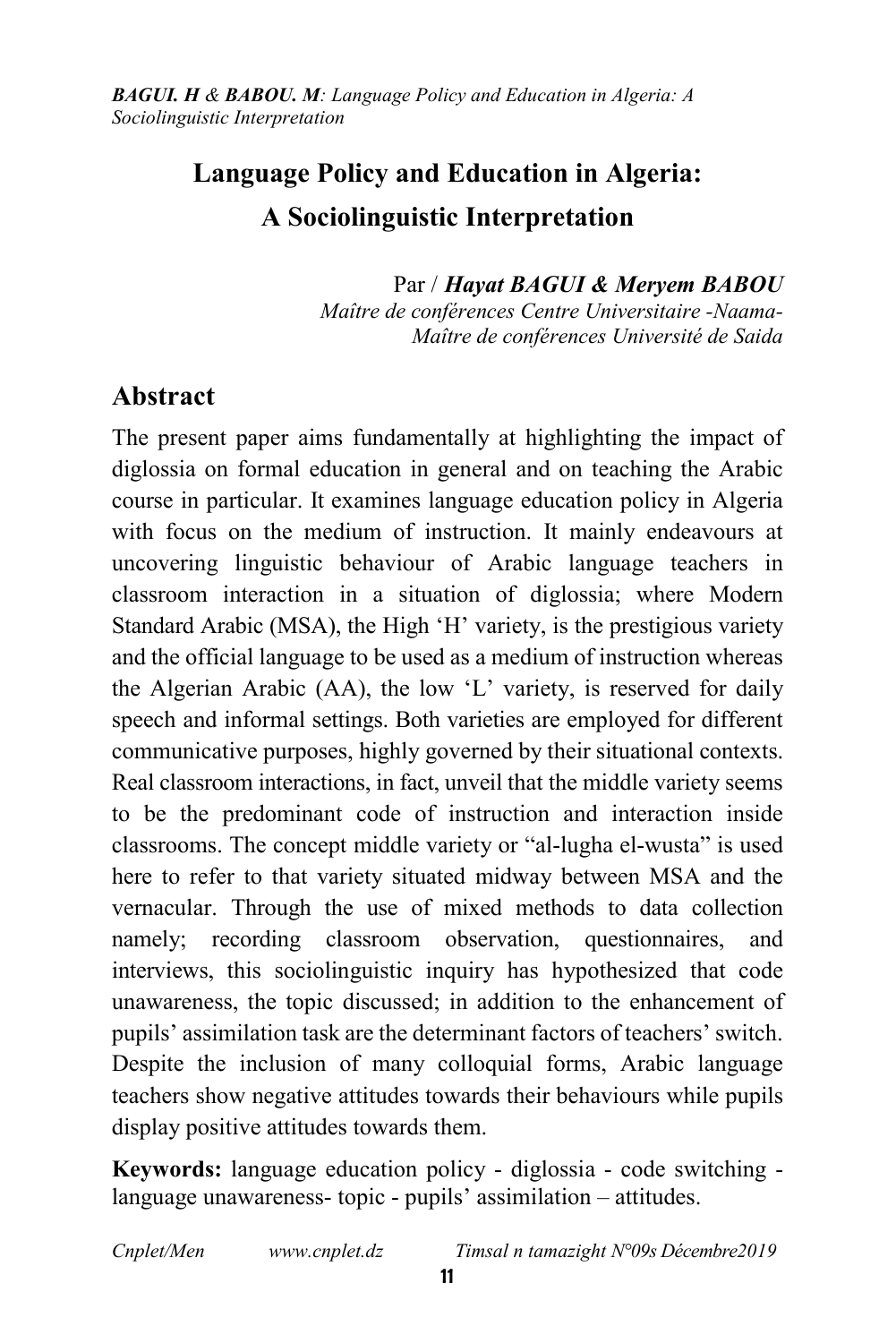#### 1.Language policy

Defining the phrase 'language planning' or 'language policy' is, in fact, not an easy task. Though this research topic has been extensively discussed, "a clear definition"; however, "is rarely given" (Fodde, 2002:13). The term Language Planning (LP henceforth) was probably first invoked by the linguist Uriel Weinreich in the early 1950's in New York (Bianco. J, L, cited in Hornberger. N, & McKay. S, L, 2010:143). The Norwegian American Einer Haugen was another sociolinguistics pioneer in LP whose account of the Norwegian Policy to eradicate the influence of Danish on Norwegian gained a significant favour (idem). Accordingly, Spolsky (1998) unveils that the term language planning has been first introduced by Weinreich; however, the regular failure of national planning activities by the late 1980's seems to have encouraged the more neutral-seeming term, "language policy" (LP for short) and sometimes it is called: 'language engineering' or 'language management'.

Differently put, Ricento & Hornberger (1996) announce that since the introduction of the term Language Planning in 1959 by Haugen who is considered as the father of the field (Johnson, 2013), there has been "no prospect for a unified theory of language planning and policy" (ibid:40). The diversity of theories and definitions brought by various researchers is due to the complexity of the subjects which involve language in society as well as to the intersection of various disciplines such as: linguistics, anthropology, sociology, social psychology, in addition to political sciences. This intersection leads obviously to the availability of colorful multi-definitions for this challenging topic of research. In this vein, Ricento (2006:11) put forwards that "after all, language planning is not just an exercise in philosophical inquiry; it is interested in addressing social problems which often involve language, to one degree or another, and in proposing realistic remedies". Broadly speaking, language planning is a deliberate effort made by governmental, official or other influential institutions aiming at establishing which language varieties are used in a particular community, directing or influencing which language varieties are to be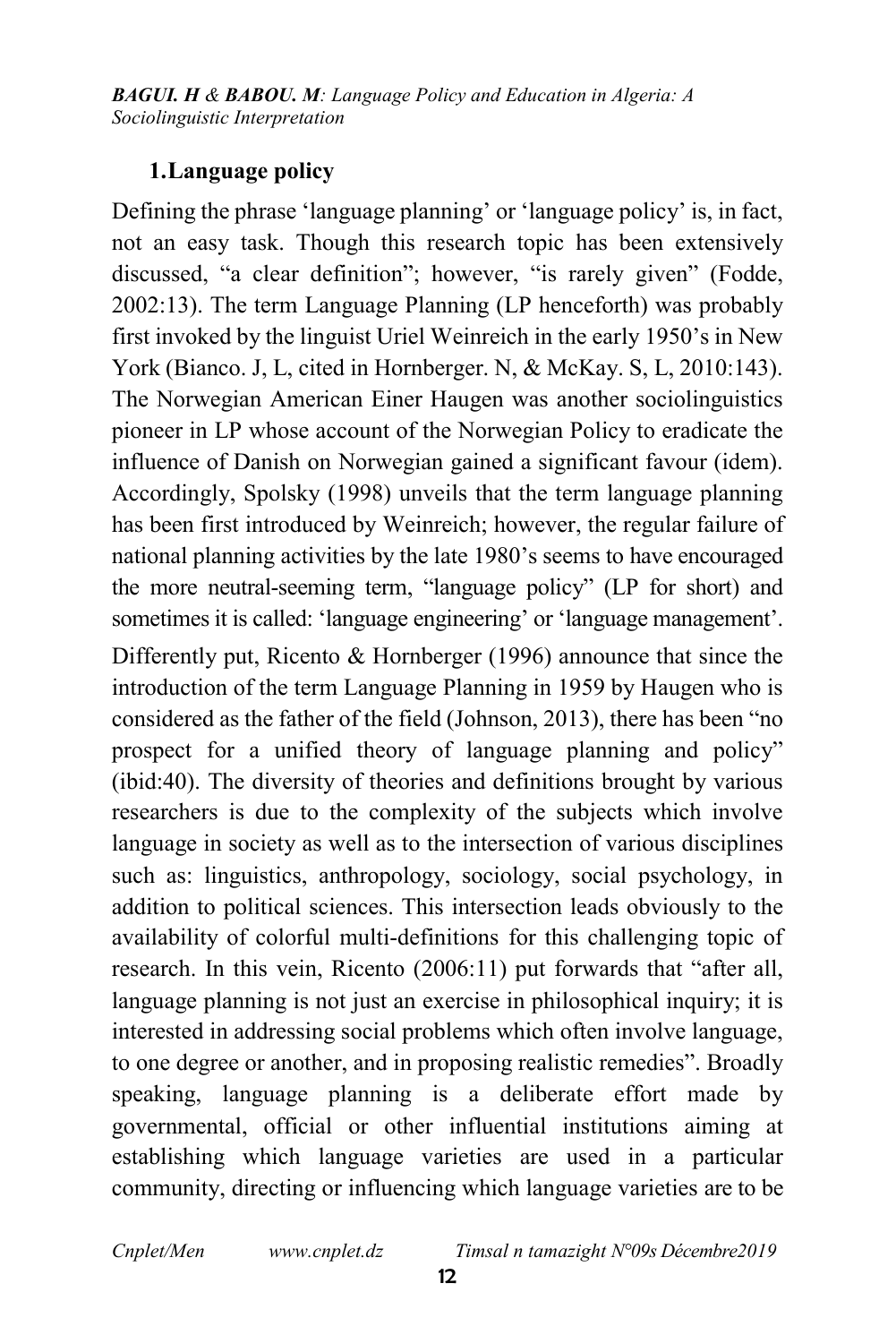used for which purposes in that particular community.

### 2.Language policy goals

Language policy goals differ depending on the nation or organization, but generally include attaining national unity, improving communication and education, and achieving language maintenance. In this respect, Nahir (1984 & 2003) offers an eleven-point classification of language planning goals:

- Language Purification: prescription of usage in order to preserve the 'linguistics purity' of language and protect it from foreign influences. Kaplan & Baldauf (1997:60) distinguish between external and internal purification. External purification attempts to remove and protect the language from foreign influences. This process generally focuses on the development of prescriptive grammars and dictionaries; aiming to decrease the rate of borrowings and the prohibition of particular foreign usages. Internal purification, on the other hand, refers to the reinforcement of standards of correct usage within the language.
- Language Revival: the effort to restore "a language with few or no surviving native speakers" as "a normal means of communication". Hebrew is a clear example where revival could be achieved although this process was based on no surviving first users.
- Language Reform: the involvement of deliberate changes in, or simplification of specific aspects of language such as: orthography, spelling, grammar, lexicon for the sake of facilitating language use and improving effectiveness. Kaplan & Baldauf (1997:65) include the case of language reform in Turkey in the 1920's, when Kemal Ataturk successfully changed the writing system to a Romanized one; removing a lot of Persian influences in the language and borrowed terminology from European languages.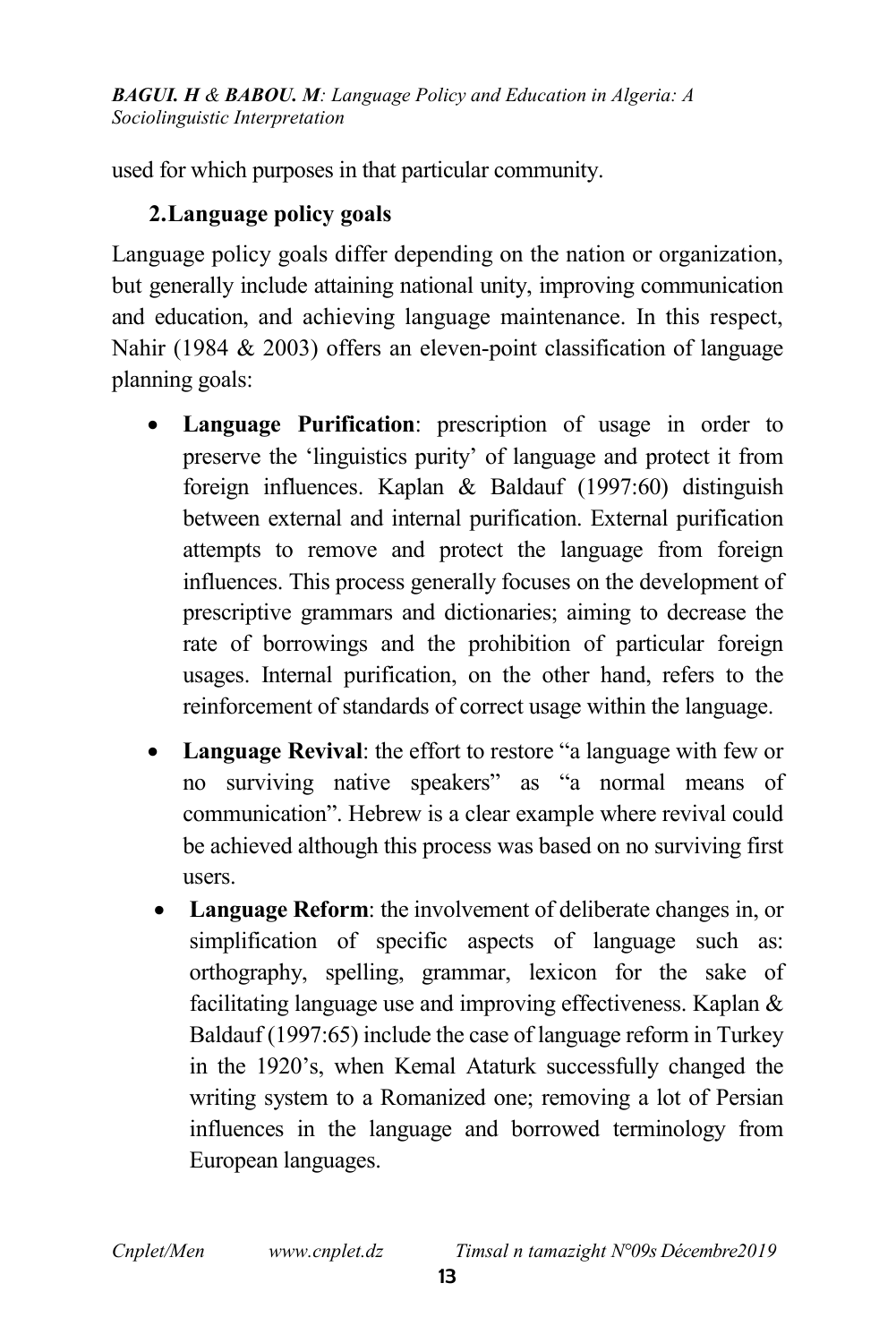- Language Standardization: any attempt to garner prestige for "a language or dialect spoken in a region" into one "accepted as the major language".
- Language Spread: the attempt to increase the number of users of one language at the expense of another such as the spread of Latin during the Roman Empire and the spread of the Arabic language during the period of Islamic expansion. Language spread, in communities involving two or more languages, may lead to language shift. If more people are learners and users of a language, they will look for more domains in which to use it.
- Lexical Modernization: the attempt to create terminologies. Nahir (1984, cited in Kaplan & Baldauf, 1997:68-69) expounds that the terminological work can be categorized as belonging to two aspects which occur simultaneously:
	- *Lexical Development*: the process of language modernization, i.e., standardizing and enriching language, in addition to expanding its domains of use and activity.
	- *Term Creation and Adaptation*: the process of adding terms for new ideas, concepts, or technology for which the lexicon is unprepared.
- Terminology Unification: the standardization of existing terminology through defining the functions and semantic boundaries of terms in order to avoid variation which may blind people in literature search. This process can be also called: 'Term Planning' (Kaplan & Baldauf, 1997).
- Stylistic Simplification: the attempt to make technical or legal language comprehensible, and reduce bureaucratese. It also concerns "making text more readable, more clearly addressed to the audience that must deal with it, and less convoluted in lexicon and syntax" (ibid:75).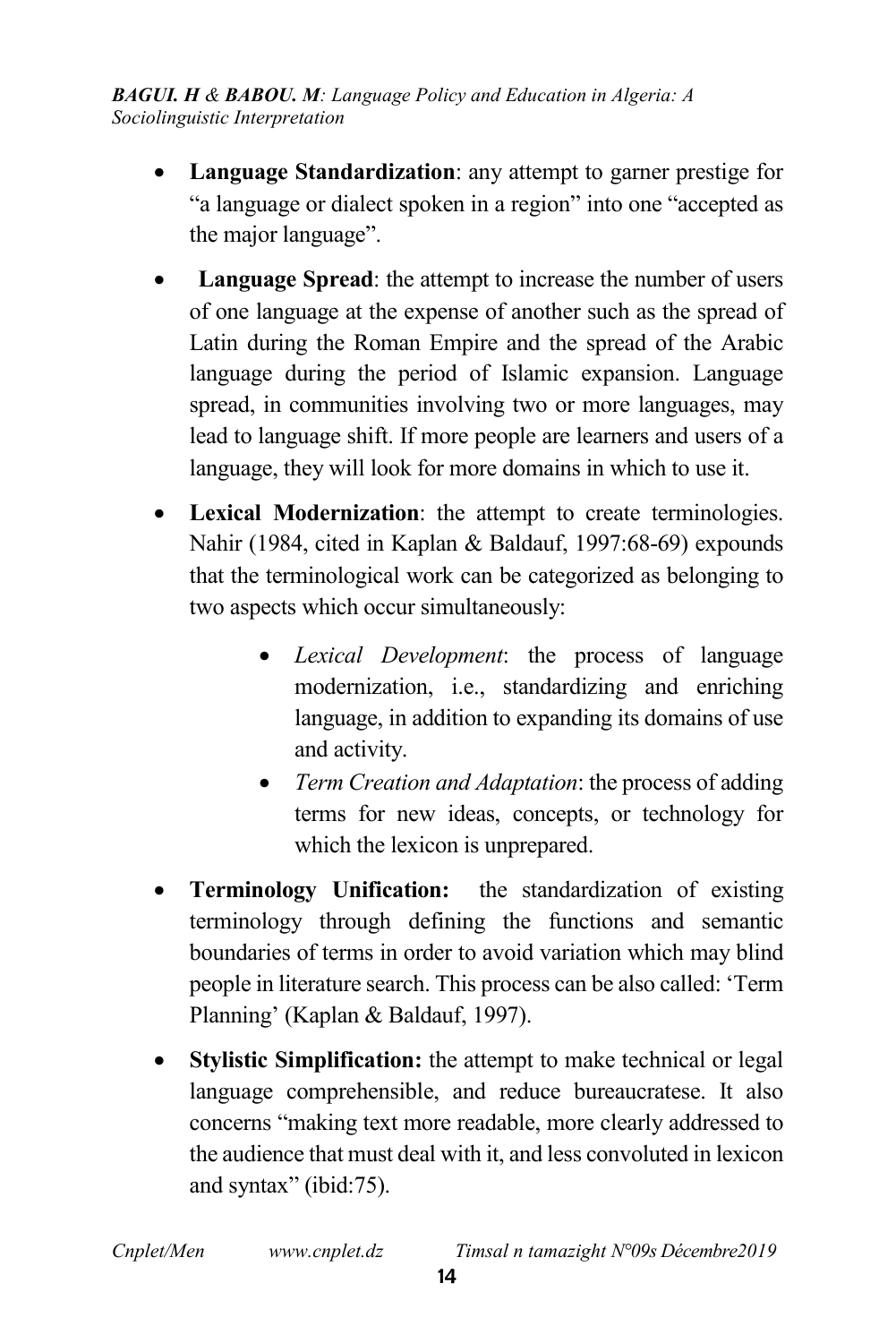- Interlingual Communication: its main objective is to facilitate linguistic communication between member of various speech communities by developing the use of either language of wider communication (LMC) or an artificial (or 'auxiliary') language.
- Language Maintenance: the preservation of the use of a group's native language as well as the domains in which a language is used; in cases, where the status of the language is at risk due to political, economic, educational, or other pressures.
- Auxiliary Code Standardization: Standardization of marginal, auxiliary aspects of language such as: signs of the deaf, place names, or rules of transliteration and transcription.

# 3.Language policy typology

Accordingly, Language planning has been, in fact, divided into three types labeled respectively: status planning, corpus planning, and acquisition planning.

## Status Planning

Status planning is a purely political issue undertaken by policy makers. It is the allocation or reallocation of a language to functional domains within a society. It portrays any official attempt to determine which language or languages is/are to be used in various public functions, by government, the legal system, the media, and the educational system. In Hoffmann's terms (1991:207), status planning "…concerns decision-making processes regarding the status and function of particular languages or varieties, as well as the allocation of state resources".

## Corpus Planning

Built upon Haugen's (1983) framework, Kaplan and Baldauf (1997:3) acknowledge that corpus planning concerns "those aspects of language planning which are primarily linguistic and hence internal to language". Corpus planning is, thus, a purely linguistic activity, referring to the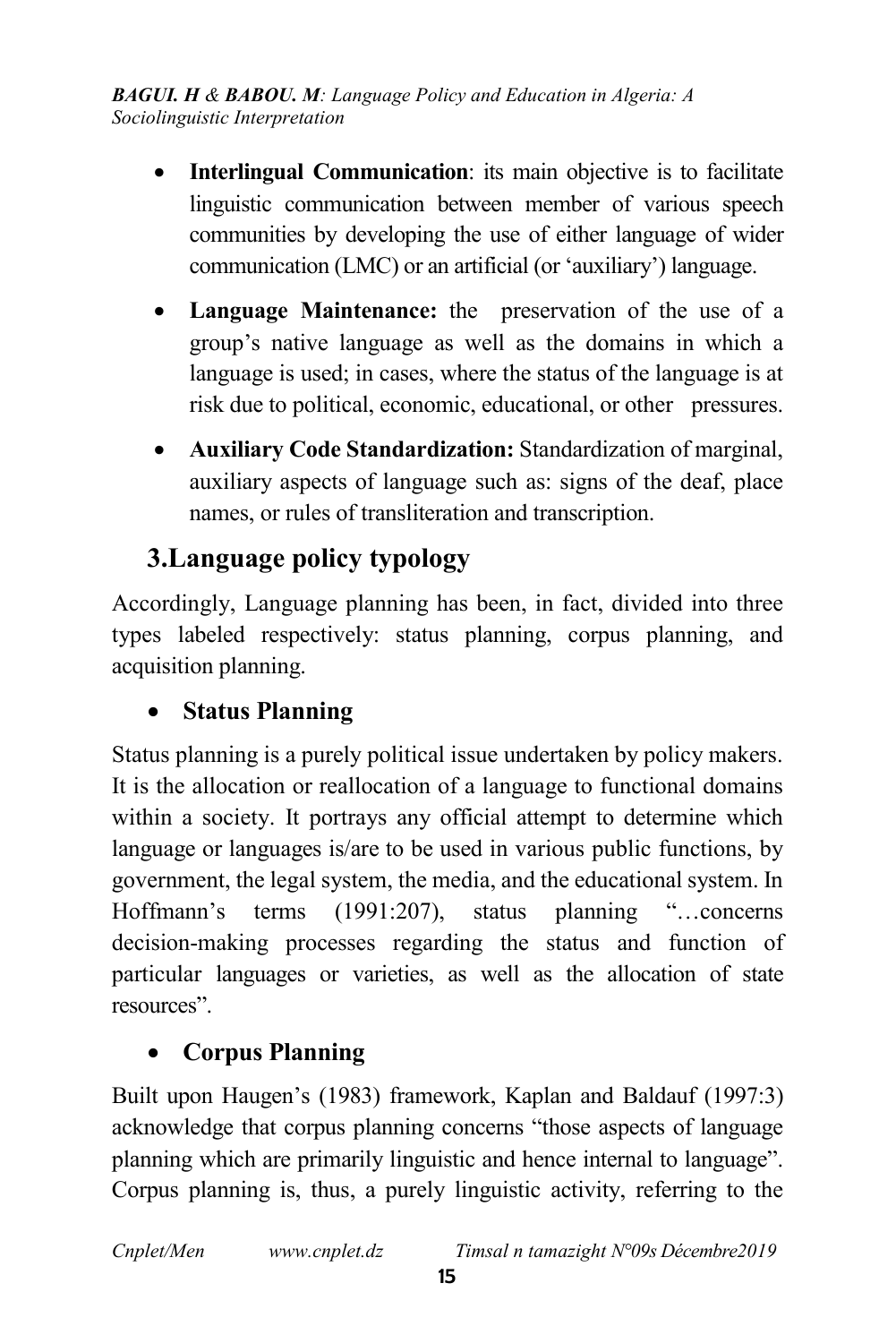intervention in the form and structures of the language. Corpus planning activities often arise as the result of beliefs about the adequacy of the form of a language to serve desired functions. This task is often undertaken by "[…] national language planning agencies, whose role differs according to the situation" (Wright. S, Quoted in Llamas, *et al.* 2006:165).

### Acquisition Planning

Acquisition planning, a separate third category, has been recently opted by Cooper (1989). The term acquisition planning can be also labelled as *"Language Education Policy"*. Kaplan& Baldauf (2003), in their turn, favour the term *"Language-in-Education Policy"*. The concept has, thus, gained ground typically related to language teaching/learning in schools. It has been associated with education since the latter is noticeably scrutinized by many theorists as "a microcosm of society and both reacts to its concerns and proacts in order to influence society" (Molinero, 2001:158). Moreover, acquisition planning is an activity that develops status planning by identifying the ways in which language use will be expanded in certain domains such as: education, workplace, media, organizations and religious domains.

## 4. Arabization policy

Arabization is an interestingly multi-faced policy. It has attracted numerous linguists', sociolinguists', and language planners' attention and become a challenge to the colonial language in the Arab world. In post-independent era, the arabization policy was a primordial action in the Algerian LP; especially in education.

Arabization refers to the process of restoring and generalizing MSA as a language of utilized for instruction, as well as public administration, formal written form and media in general. For reconstructing itself, Algeria must first restore the bedrock of its identity, i.e., the Arabic language which is the vivid symbol of all Arab-speaking nations.

Such a policy coincides with the rise of independence. Following the official independence on July  $5<sup>th</sup>$ , 1962, Algeria's first president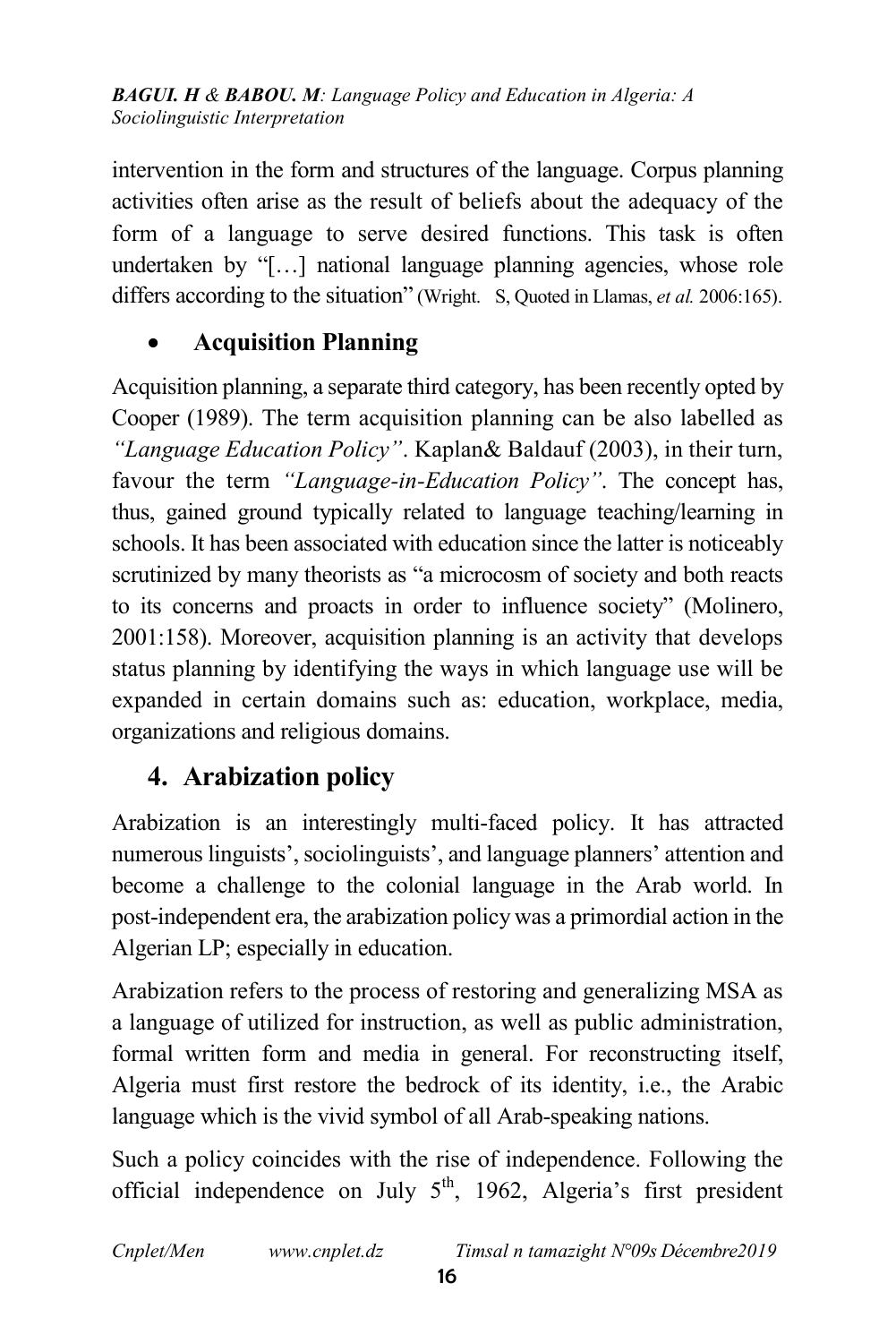'Ahmed Ben Bella' (1962-1965) proclaimed adherence to *Al-Umma Al-Arabiiyya 'the Arab Nation'* through his well-known public statement "We are Arabs". Such adherence is indorsed in the first Algerian constitution 1963 in which Islam has been declared as the religion of Algeria 'article 4' and Arabic as the national and official language of the state 'article 5'.

Algeria's arabization policy, therefore, faced ambivalence views. Some views were favouring arabization and hence, monolingualism whereas others were claiming for Arabic / French bilingualism. The first view endeavours at placing an Arab and Muslim stamp on Algeria and instilling a non-Western identity as the latter is "a source of suffering and a sign of alienation or acculturation" (Ennaji, 1991:21). French speakers are considered as Francophiles, on the one side, and implicated in the linguistic and cultural alienation (Grandguillaume, 2002). The second trend, on the other side, favours bilingualism. It does not reject Arabic; yet it demands to maintain French as a source of modernization. The policy of arabization touched many spheres: administration, media, and government, in addition to other economic spheres. Education, which is the concern of our research work, is one of the spheres of arabization where significant measures have been undertaken.

### 5. Arabization of education

Education plays a large part in personal lives. It is only through education that a speech community can progress. Yet, this progress can be achieved solely when education is carried out in a context of a good language policy.

### Education in the Pre-Colonial Era

Prior to the French colonialism, education was ensured by Koranic schools. These schools, called either *zawiya* or *madrasa,* are associated with religious settings and domains (Herrera, 2007:49). At this stage, many Algerians attained these traditional schools where they had the opportunity to learn Koranic verses *'hafadha'* or the Hadiths of the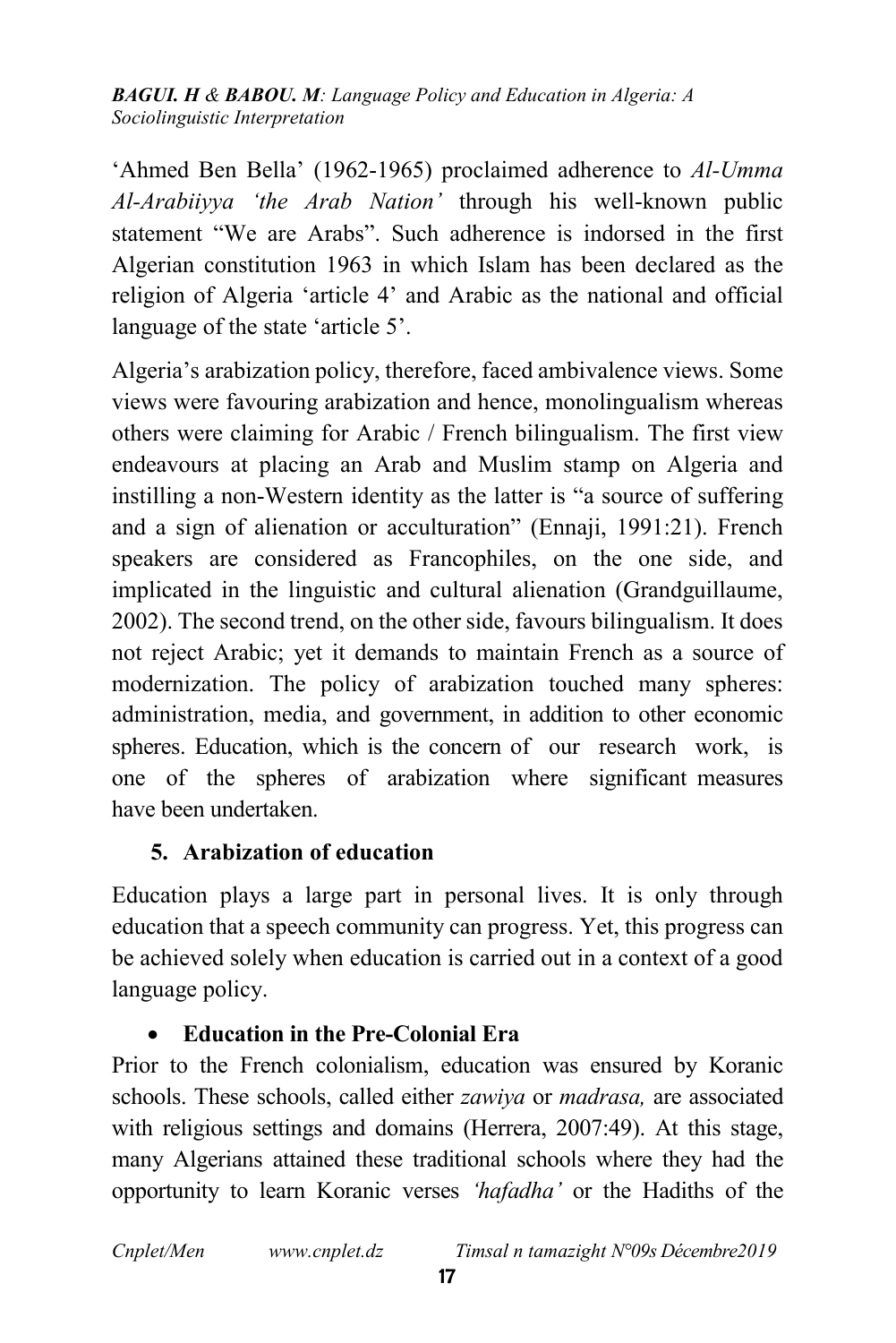Prophet Mouhammed (Peace Be Upon Him). They tried to interpret and memorize them. Such a teaching-learning method intended strongly to socialize young children into a certain vision of Islam via reciting Koran by heart. This kind of schooling is, though the profound effect left by the French, still persisting up to now

### Education during the French Colonialism

Unlike the other Arabic countries, Algeria is the only country which lived under assimilationist colonial rule for one hundred and thirty two years, from 1830 up to 1962. The French policy was a severe and a harsh one. It endeavours at destroying all the pillars of the Algerian identity namely; Islam as a 'Religion' and 'Arabic' as a language. Understandably, the prince Napoléon-Jérome, in 1858, proclaimed that assimilation should be extended to the Muslim population when stating that "we are confronted by a hardy perennial, a strongly rooted national identity which must be eradicated by assimilation" (Ageron, 1991:35, cited in Suleiman. Y, 1994:26).

The French did their best to assimilate the French language and culture to children at a crucial age to the extent that they attempted to label nearly several cities and places using the French language. Their prominent goal lies in suppressing the Arabo-Islamic culture in general and the Algerian identity in particular. Through an adherent policy, the colonial powers deprived the Algerians from their civic and linguistic rights. Education programs, as a result, were given just to a limited elitist group for exceptional given ends. Yet, all over the colonial era, the Algerians continued to serve the struggle for recovering the lost identity and dignity. Consequently, the Algerians did all their efforts to gain equality and achieve independence and hence nationalize the instruction at schools.

### Education in Post-Colonial Era

The most important question raised at the post-colonial era concerns language of instruction, i.e., which language should be used as a national one in the state and as a medium of instruction: French which was considered as a symbol of *"dark years of colonialism"* or Arabic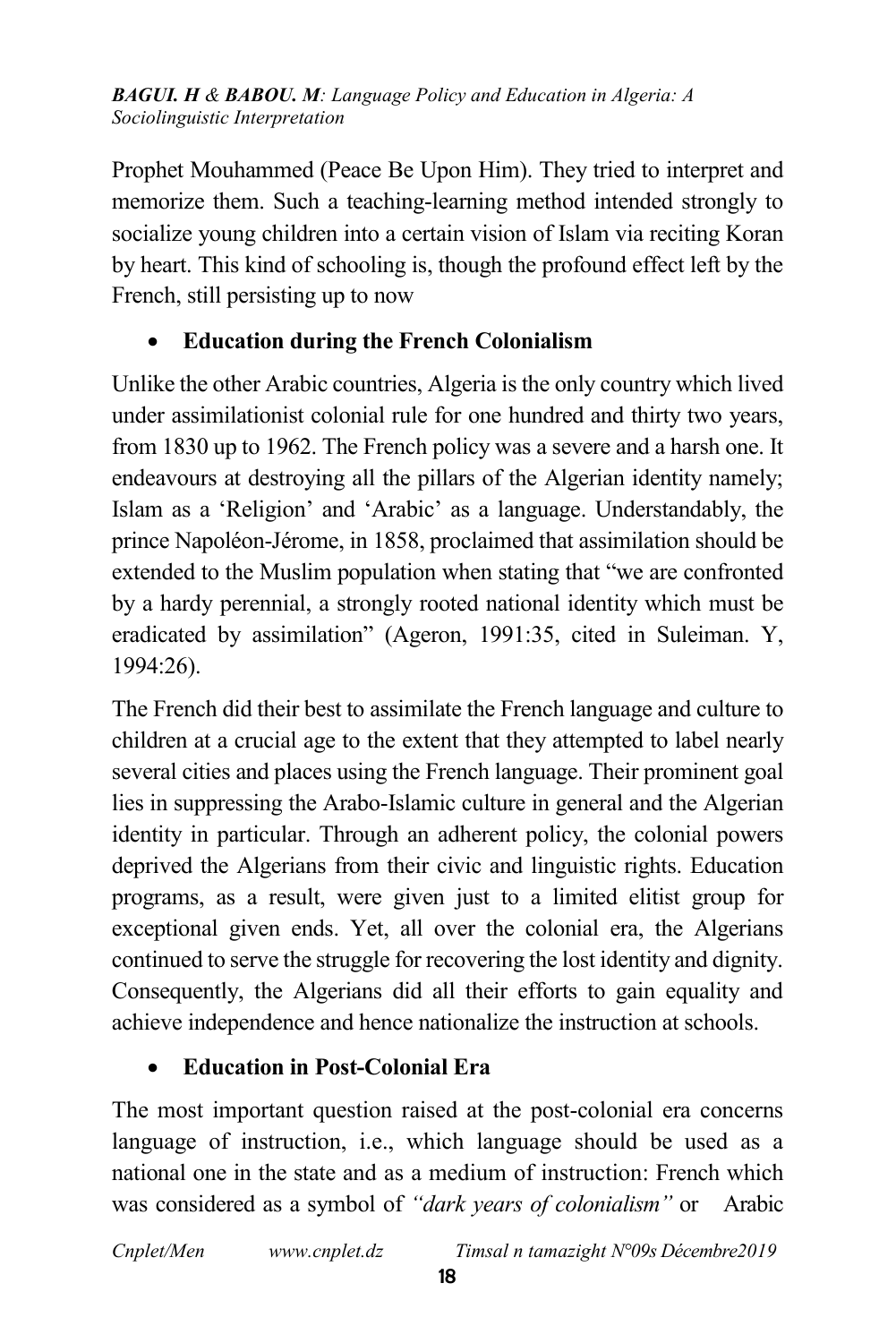*"language of Quran and of identity*". As the school is the prominent agency for the diffusion of the Arabic language, a set of significant linguistic legislative measures had been undertaken at the educational level. The Arabic language could gradually gain status and was slowly introduced as an important medium of instruction.

Education knew many difficulties and obstacles due to the French policy; even after independence because of the existence of many leaders and different linguistic policies. Many controversies have been reported among these political leaders. This is why, Algerian policy makers themselves have recognized weaknesses and shortcomings of arabization which has been viewed as the responsible factor for the decrease in pupils' achievements and schooling. The new picture of the educational sectors shows, undeniably, the use of the French language at many levels as well as the integration of many colloquial forms.

### 6. Method

The data needed in this fieldwork are collected by means of three research instruments. Recording classroom observation permits a direct study of the linguistic setting. Questionnaires and interviews are used to elicit data explicitly from the informants. The researcher used two questionnaires; one is administered to forty eight Tlemcen middle school teachers and another one for three hundred sixty pupils from the fourth levels. The three tools may lead to yield more valid and authentic data.

### 7. Findings

## 1/ Questionnaire Results

- *Code Use in the classroom by Teachers of the Arabic language*
- *Pupils' Competency in MSA*
- *Pupils' Code used with teachers*
- *Teachers' Preferences towards Pupils' Use of the Middle Variety Vs AA*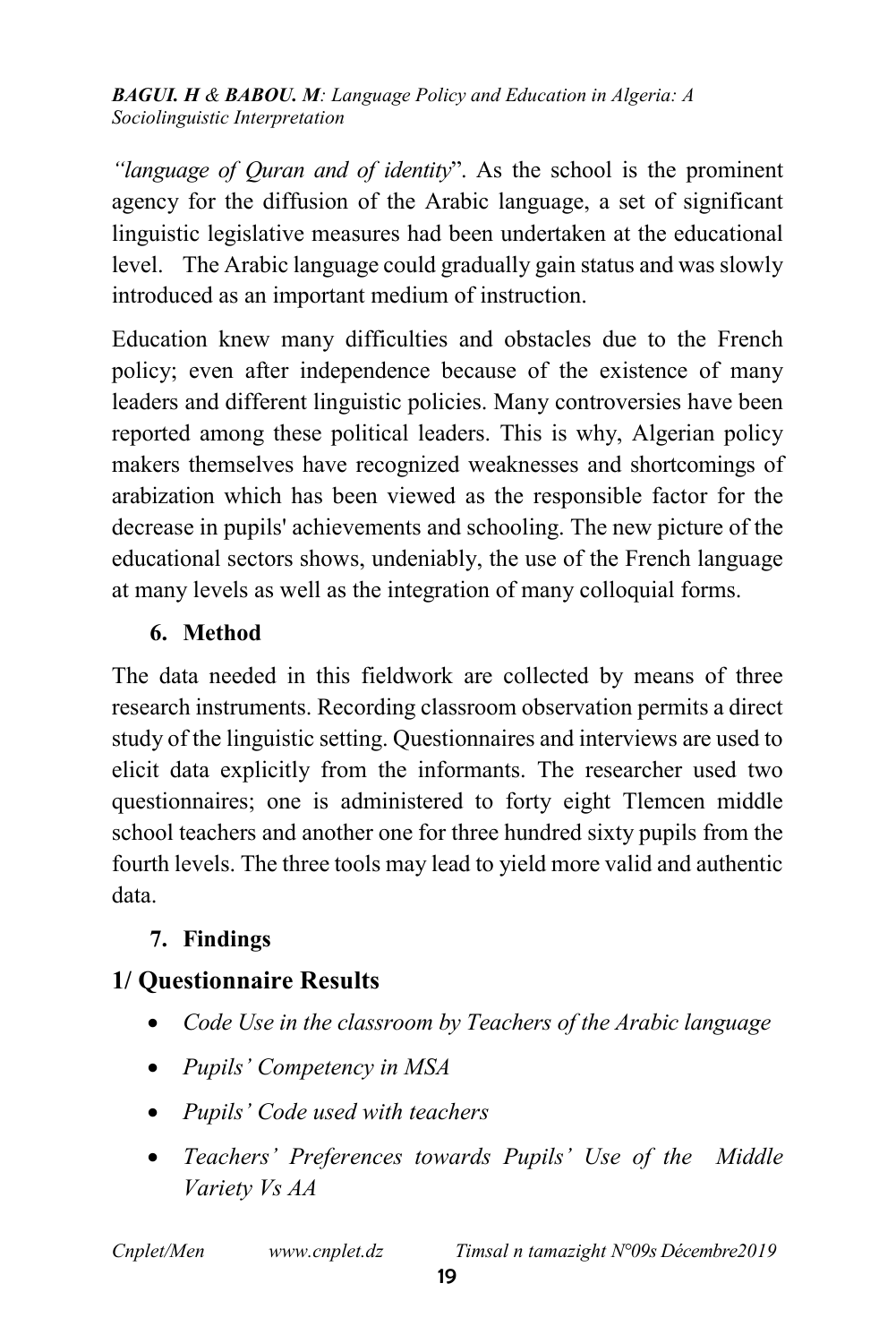#### 2/Interview Results

- *Teachers' Aware Vs Unaware Switch towards the Middle Variety/ AA in Classroom Interaction*
- *Reasons affecting Teachers' Linguistic Behaviour Teachers' Spontaneous Use of AA Teachers' Aware Use of AA*

### 8.Discussion

This empirical research work provided us a closer picture about the various linguistic behaviours of Arabic language teachers in classroom interaction; a formal context where only MSA must be used. It carries out observations concerning the form of Arabic used by the teachers in actual situations. It also unveils the social psychological motives behind teachers' linguistic behaviour in the class.

The recorded data display that all Arabic language teachers from the eight middle schools indicate a diglossic switching towards colloquial Arabic. Three forms of Arabic can used in an Arabic language session which are: MSA, middle variety, and AA solely. MSA is the programmed and the only code to be used in classroom interaction; a point which is related to LP. It is, typically, used in sessions of reading comprehension where texts are written in MSA. The same session indicated an extensive use of many expressions in AA. They mix both varieties MSA and AA; resulting in a new instruction code called the middle variety. Therefore, it can be noticed that the middle variety is the characteristic of almost all Arabic language sessions. Teachers, in real situations, focus more on transmitting the message and neglect the code through which the message is addressed. In specific situations, a tag switching is used where teachers insert ready-made AA expressions due to bad learners' behaviours for instance.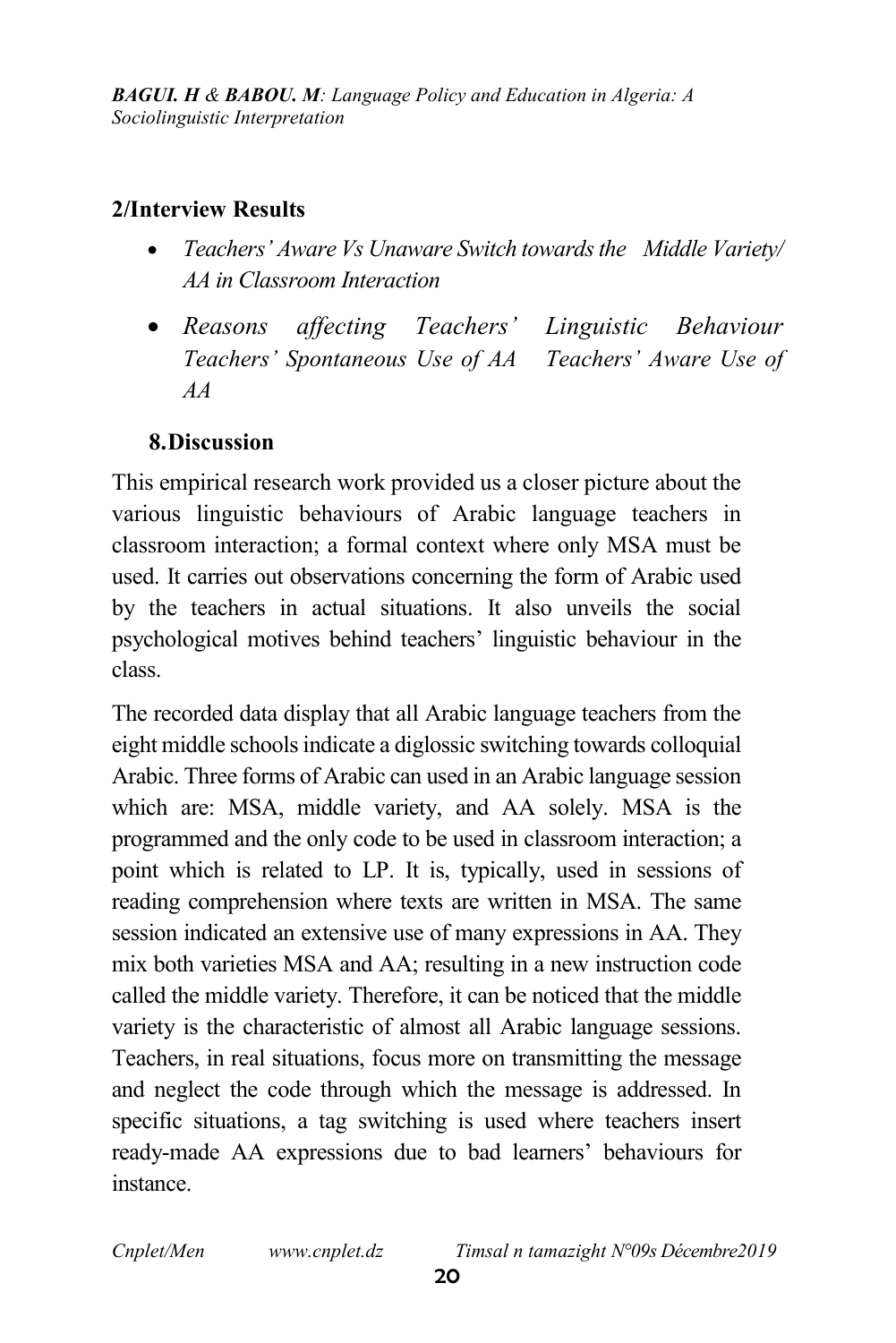Many teachers declared that they do not include AA forms. Real situations, however, are full of Colloquial forms. It refers to the fact that teachers' linguistic behaviour is, in many cases, unconsciously done. The frequency of this switch depends on the notion that AA is the teachers' mother tongue which is acquired from childhood. Hence, there is a sense of unawareness among teachers in which the switch is marked (unexpected). Many expressions are, in fact, used unconsciously; notably expressions such as: /tebba3/: 'follow', /rijjaħ/: 'sit down', /door/: 'turn!', /rwah/: 'come!', /nood/: 'stand up', /fhamtu/: 'have you understood?', /mliħ/: 'good', or /bella3 fummak/: 'shut up'. These AA expressions are used either as a reaction to pupils' bad behaviours or spontaneously done as they are part of our daily life speech. In specific contexts where the teacher finds it necessary to create a good and relax atmosphere or to re-explain and clarify difficult points, teachers tend to show a clear sense of awareness towards their linguistic behaviour.

Moreover, Changes in the topic discussed in each session drive teachers to various linguistic behaviours. Arabic language teachers are familiar with literary, educational and religious subjects which are handled in MSA and sometimes a middle variety is used for the sake of simplifying concepts and clarifying ideas. Social topics like: 'smoking',' internet', topics about 'sport' or even interrupted topics, in cases of providing illustrations, the teacher switch to AA. Therefore, metaphorical switching, as named by Gumperz, is subconscious and characterizes almost all teachers' linguistic behaviour.

One of the salient factors that stand behind teachers' use of different codes is correlated to pupils' weak proficiencies and, thus, pupils' lack of understanding. To that end, teachers tend to use a simplified form of Arabic, i.e., a middle variety which is the interplay of written Arabic and vernacular Arabic (Mitchell, 1986:8). Due to the topic and concepts' difficulty, the middle variety is "employed for semiformal

*Cnplet/Men www.cnplet.dz Timsal n tamazight N°09s Décembre2019*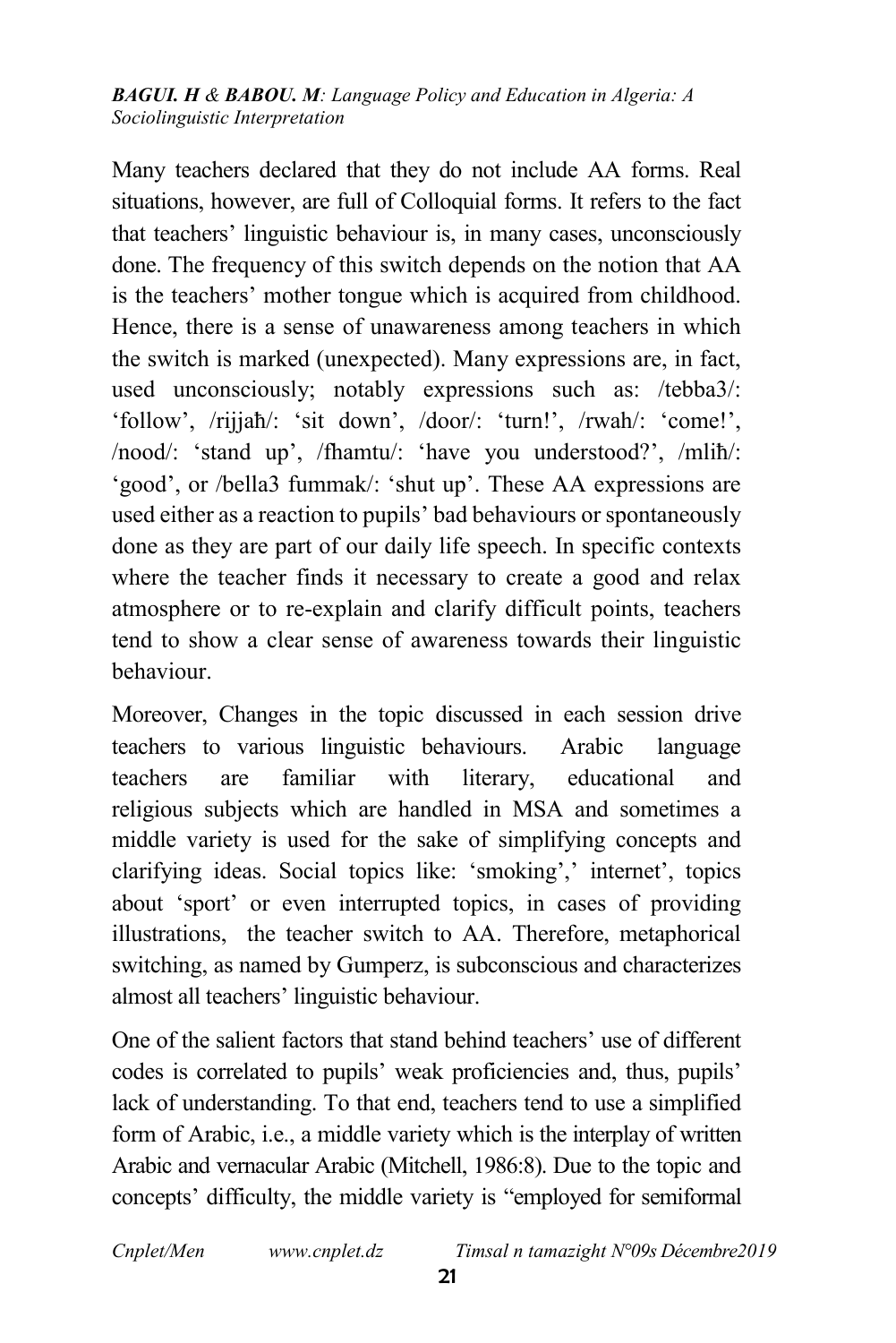discussions, and on other social occasions when the colloquial is deemed too informal, and the literary, too stilted" (Ryding, 1991:2012). The middle variety seeks consciously to "facilitate inter-regional intelligibility and to show solidarity with speakers from different regions […] Educated Spoken Arabic […] provides space for expressing local allegiances because speakers select certain standard forms and at the same time retain other local features of their choice' (Mitchell, 1986: 8). The middle variety is considered as a mesolect form that aims at facilitating the teaching and learning processes and enhancing pupils' assimilation. According to Hary (1996: 71-72, Cited in Moshref, 2009:15), "a set of variables […] drive speakers to move back and forth along the continuum. These variables determine the degree of standardization in spoken discourse. They include the setting (formal/informal), topic, interlocutors' proficiency in MSA, and their emotional state". Pupils' assimilation is, indeed, a social need that motivates teachers' choice.

*Cnplet/Men www.cnplet.dz Timsal n tamazight N°09s Décembre2019* Positive attitudes towards MSA and its use in the classroom is related to LP as MSA is the language of education. In this respect, Cohen (1964:138) alludes that "attitudes are always seen as precursors of behaviour, as determinants of how a person will actually behave in his daily affairs". Despite the negative attitudes held by Arabic language teachers towards the middle variety and AA, teachers' speech evidently show inconsistency between attitudes and actual behaviour. The use of both AA and the middle variety, in fact, reflects that actual behaviour in the class is seemingly incongruent with expressed attitudes. Accordingly, Baker (1992:16) explains that "behaviour tends not always to be consistent across contexts". Consequently, attitudes are imperfect explainers and predictors of teachers' use of different forms of Arabic. Here, it is the situation that determines language choice. Pupils' positive attitudes towards AA and/or the middle variety and their low proficiency in MSA motivate strongly teachers' code choice. When people make mistakes, the teacher generally reacted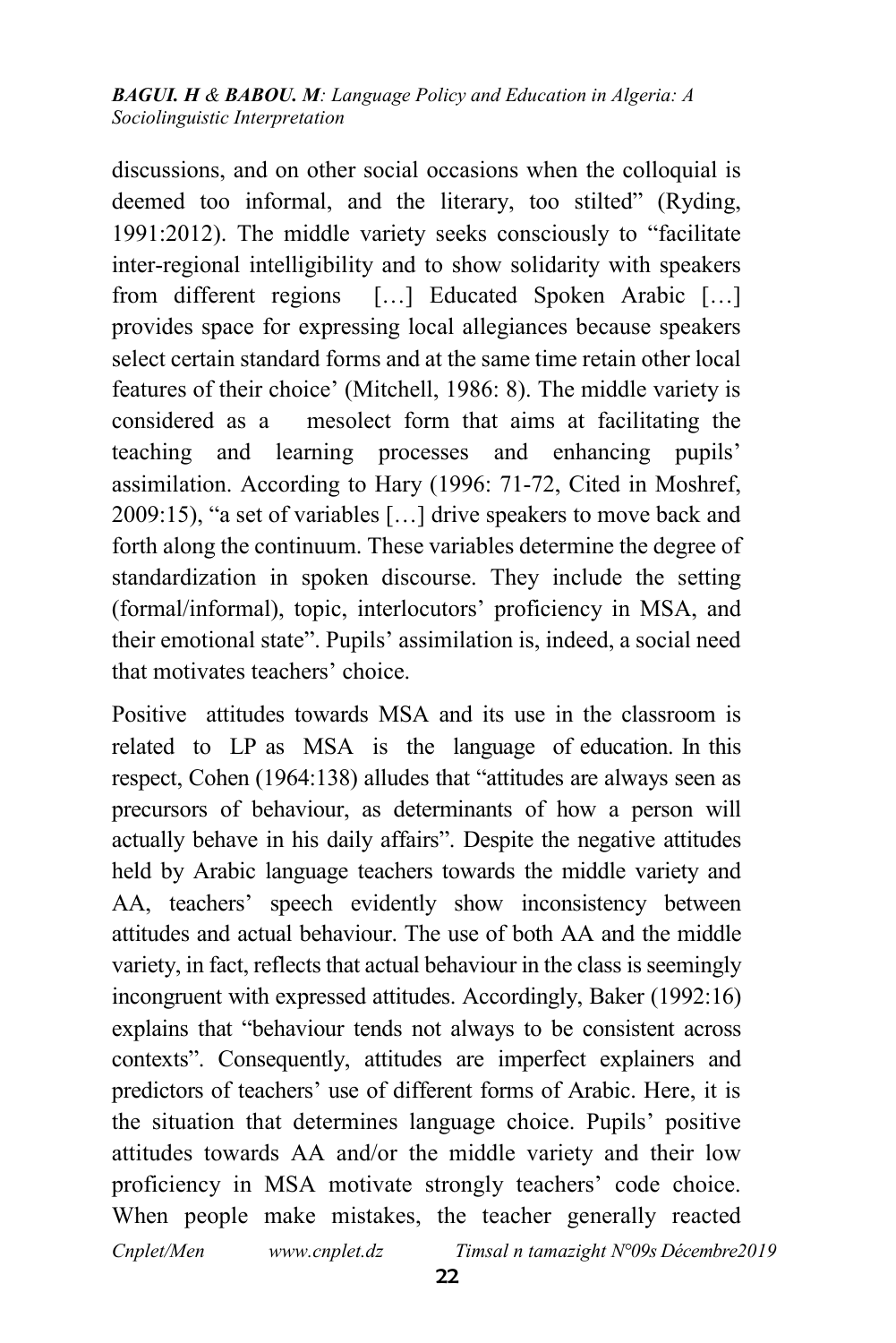spontaneously using AA; in most cases using stress and rising intonation. For creating good atmosphere in the classroom, the teacher also switches consciously from formal to informal and from serious to joyful situations. Arabic language teachers' negative attitudes towards their use of AA clearly reflect their awareness towards the value and importance of MSA. Understandably, teachers' switch is tightly correlated with the topic discussed, pupils' linguistic needs as well as their positive attitudes towards AA.

#### 9.Conclusion

This paper has been able to deduce some remarkable results about Algerian educational language policy and real classroom situations. It highlights the various linguistic behaviours of Arabic language teachers when interacting in the classroom. Teachers' diglossic code switching phenomenon is conceived as a conversational strategy to enhance communication which may be interrupted in certain cases. To put it differently, teachers, though seem to be aware of the importance and high position of MSA, they tend in many cases to switch in order to help their pupils to enhance the lecture in an easy, relax, and a quick manner. They focus more on giving pupils knowledge about the language rather than teaching them the language functionally. That is to say, interlocutors are considered as the most affective element that determines teachers' code choice. Undoubtedly, teaching Arabic in such a way has its impact on learning the Arabic course and quality of education as a whole. Pupils may befall as a result of the recurring use of the dialect. Arabic language teachers, therefore, must receive an adequate degree of pedagogical and academic qualification and must be aware of the importance of the Arabic language as the school is the primary source from which our pupils learn it.